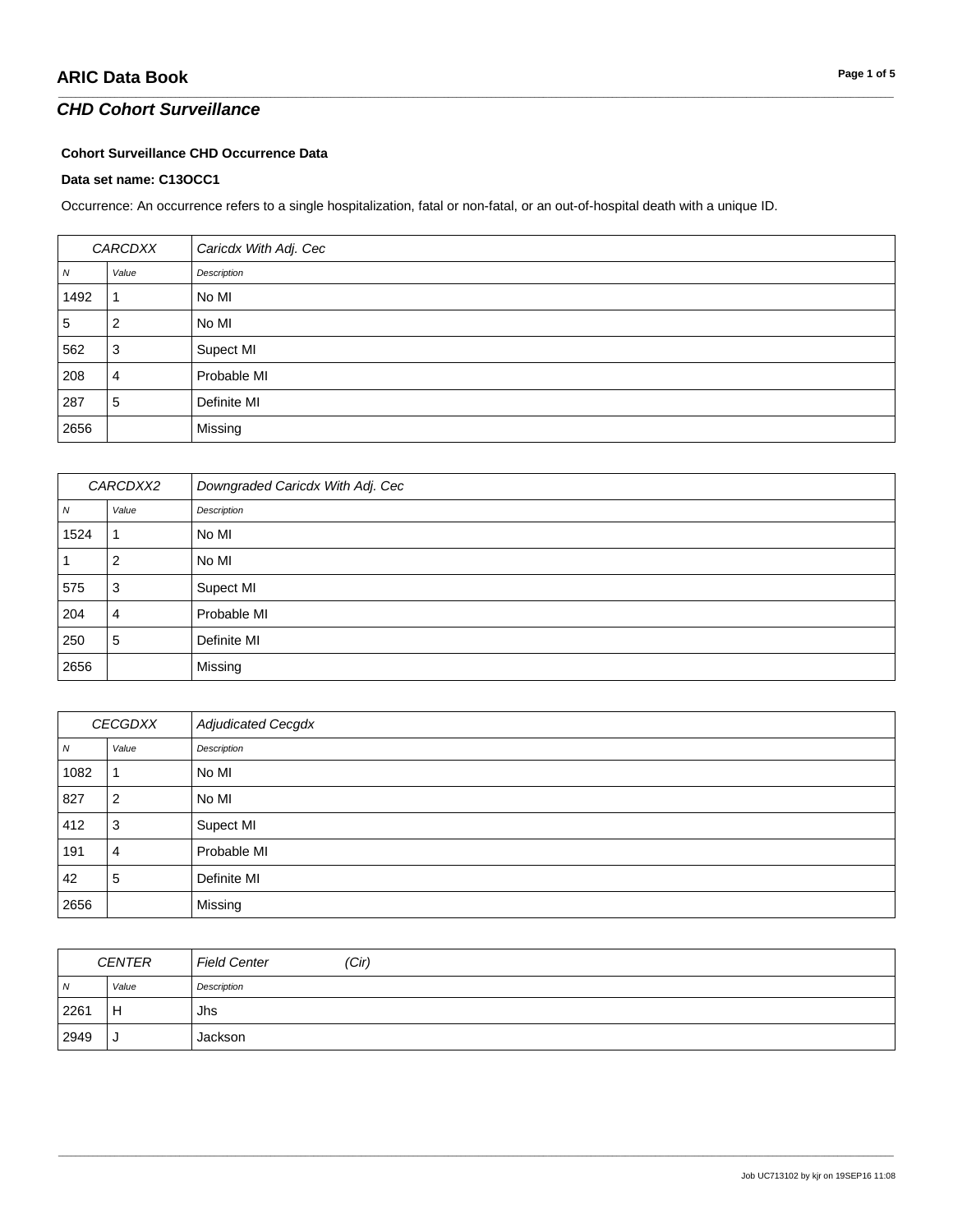| <b>CENZDX</b> |       | Cohort Enzyme Diagnosis |
|---------------|-------|-------------------------|
| Ν             | Value | Description             |
| 777           |       | Normal                  |
|               | 2     | Incomplete              |
| 278           | 3     | Equivocal               |
| 349           | 4     | Abnormal                |
| 3805          |       | Missing                 |

\_\_\_\_\_\_\_\_\_\_\_\_\_\_\_\_\_\_\_\_\_\_\_\_\_\_\_\_\_\_\_\_\_\_\_\_\_\_\_\_\_\_\_\_\_\_\_\_\_\_\_\_\_\_\_\_\_\_\_\_\_\_\_\_\_\_\_\_\_\_\_\_\_\_\_\_\_\_\_\_\_\_\_\_\_\_\_\_\_\_\_\_\_\_\_\_\_\_\_\_\_\_\_\_\_\_\_\_\_\_\_\_\_\_\_\_\_\_\_\_\_\_\_\_\_\_\_\_\_\_\_\_\_\_\_\_\_\_\_\_\_\_\_\_\_\_\_\_\_\_\_\_\_\_\_\_\_\_\_\_\_\_\_\_\_\_\_\_\_\_\_\_\_\_\_\_\_\_\_\_\_\_\_\_\_\_\_\_\_\_\_\_\_

| CENZDX2 |       | Downgraded Cenzdx |
|---------|-------|-------------------|
| Ν       | Value | Description       |
| 1360    |       | Normal            |
| 13      | 2     | Incomplete        |
| 625     | 3     | Equivocal         |
| 572     | 4     | Abnormal          |
| 2640    |       | Missing           |

| CHRT_ID      |         | Cohort Participant Id |
|--------------|---------|-----------------------|
| $\mathsf{N}$ | Value   | Description           |
| 5210         | Present | Text suppressed       |

| <b>CPAINDX</b> |       | Cohort Cardiac Pain Diagnosis |
|----------------|-------|-------------------------------|
| N              | Value | Description                   |
| 729            |       | Pain is absent                |
| 676            |       | Pain is present               |
| 3805           |       | Missing                       |

| CPAINDX2 |       | Downgraded Cpaindx |
|----------|-------|--------------------|
| N        | Value | Description        |
| 1593     |       | Pain is absent     |
| 977      |       | Pain is present    |
| 2640     |       | Missing            |

| C_CHD          |       | 1 If Cohort Chd Eligible |
|----------------|-------|--------------------------|
| $\overline{N}$ | Value | Description              |
| 5210           |       | Yes                      |

\_\_\_\_\_\_\_\_\_\_\_\_\_\_\_\_\_\_\_\_\_\_\_\_\_\_\_\_\_\_\_\_\_\_\_\_\_\_\_\_\_\_\_\_\_\_\_\_\_\_\_\_\_\_\_\_\_\_\_\_\_\_\_\_\_\_\_\_\_\_\_\_\_\_\_\_\_\_\_\_\_\_\_\_\_\_\_\_\_\_\_\_\_\_\_\_\_\_\_\_\_\_\_\_\_\_\_\_\_\_\_\_\_\_\_\_\_\_\_\_\_\_\_\_\_\_\_\_\_\_\_\_\_\_\_\_\_\_\_\_\_\_\_\_\_\_\_\_\_\_\_\_\_\_\_\_\_\_\_\_\_\_\_\_\_\_\_\_\_\_\_\_\_\_\_\_\_\_\_\_\_\_\_\_\_\_\_\_\_\_\_\_\_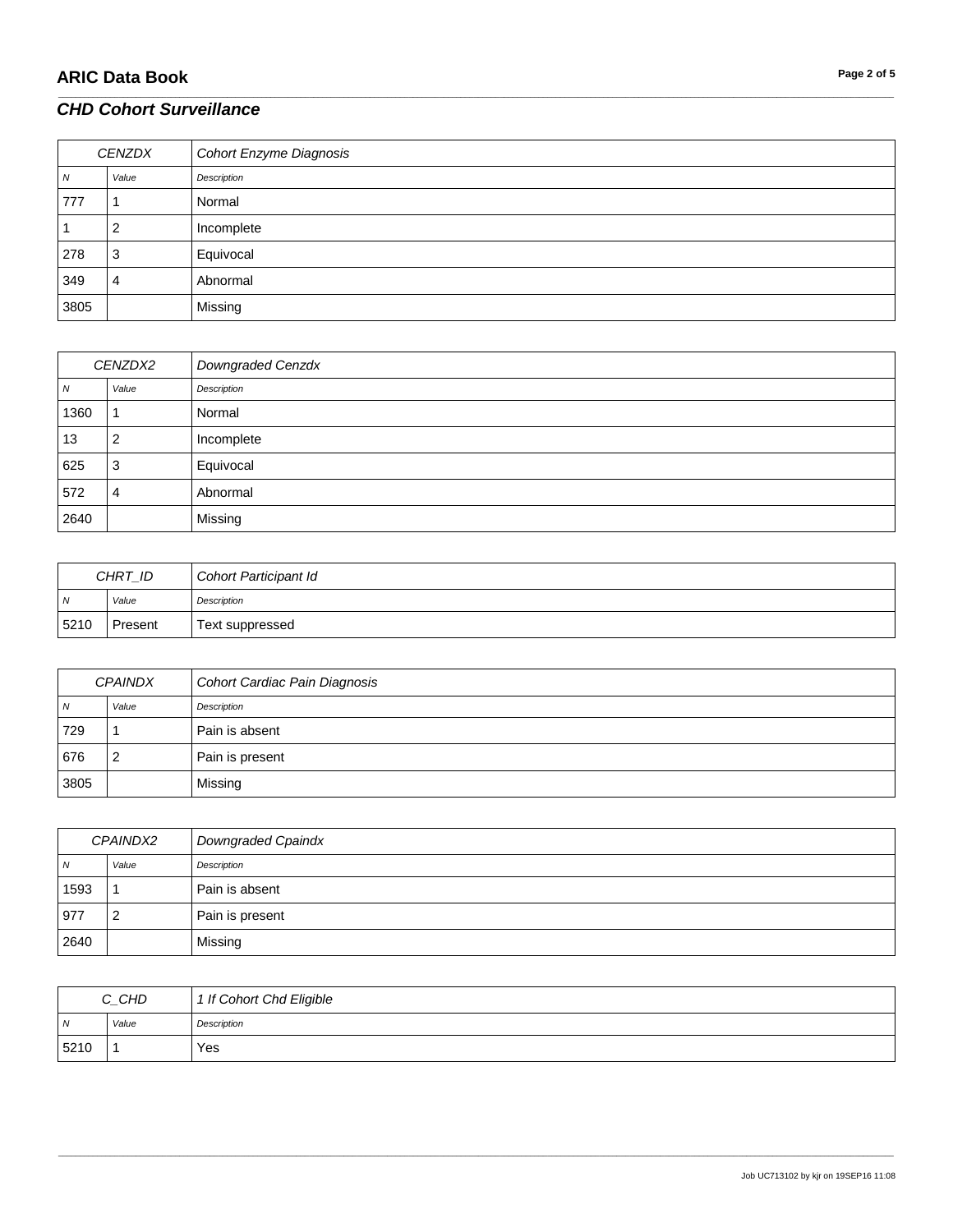## **ARIC Data Book**

### **CHD Cohort Surveillance**

| C EVTID        |         | Latest Occurence Id In Cohort Event |
|----------------|---------|-------------------------------------|
| $\overline{M}$ | Value   | Description                         |
| 5210           | Present | Text suppressed                     |

| C_LINK |       | 1 If Multiple Occurence In Cohort Event |
|--------|-------|-----------------------------------------|
| N      | Value | Description                             |
| 4125   | 0     | No                                      |
| 1085   |       | Yes                                     |

| <b>DDATE</b> |       | Derived Death/Discharge Date |
|--------------|-------|------------------------------|
| N            | Value | Description                  |
| 5210         | Range | 01/24/1987 - 12/31/2013      |

| <b>DDATE0</b>  |       | Derived Earliest Date   |
|----------------|-------|-------------------------|
| $\overline{N}$ | Value | Description             |
| 5210           | Range | 01/13/1987 - 12/29/2013 |

| <i>DTHDATE</i> |       | Date Of Death For An Event |
|----------------|-------|----------------------------|
| N <sub>N</sub> | Value | Description                |
| 364            | Range | 07/06/2001 - 12/24/2013    |
| 4846           |       | Missing                    |

| EVTYPE01 |       | Derived Event Type                          |
|----------|-------|---------------------------------------------|
| <b>N</b> | Value | Description                                 |
| 181      |       | In Hospital death                           |
| 4856     | N     | Non-fatal Hospitalization                   |
| 173      |       | Out of Hospital death (HRAA may be present) |

| EVT ID2        |         | Id Of The Latest Occurence Of A Person |
|----------------|---------|----------------------------------------|
| $\overline{N}$ | Value   | Description                            |
| 5210           | Present | Text suppressed                        |

| HRAA01A        |         | Hra01a. Hospital Code Number |
|----------------|---------|------------------------------|
| $\overline{N}$ | Value   | Description                  |
| 2863           | Present | Text suppressed              |
| 2347           |         | Missing                      |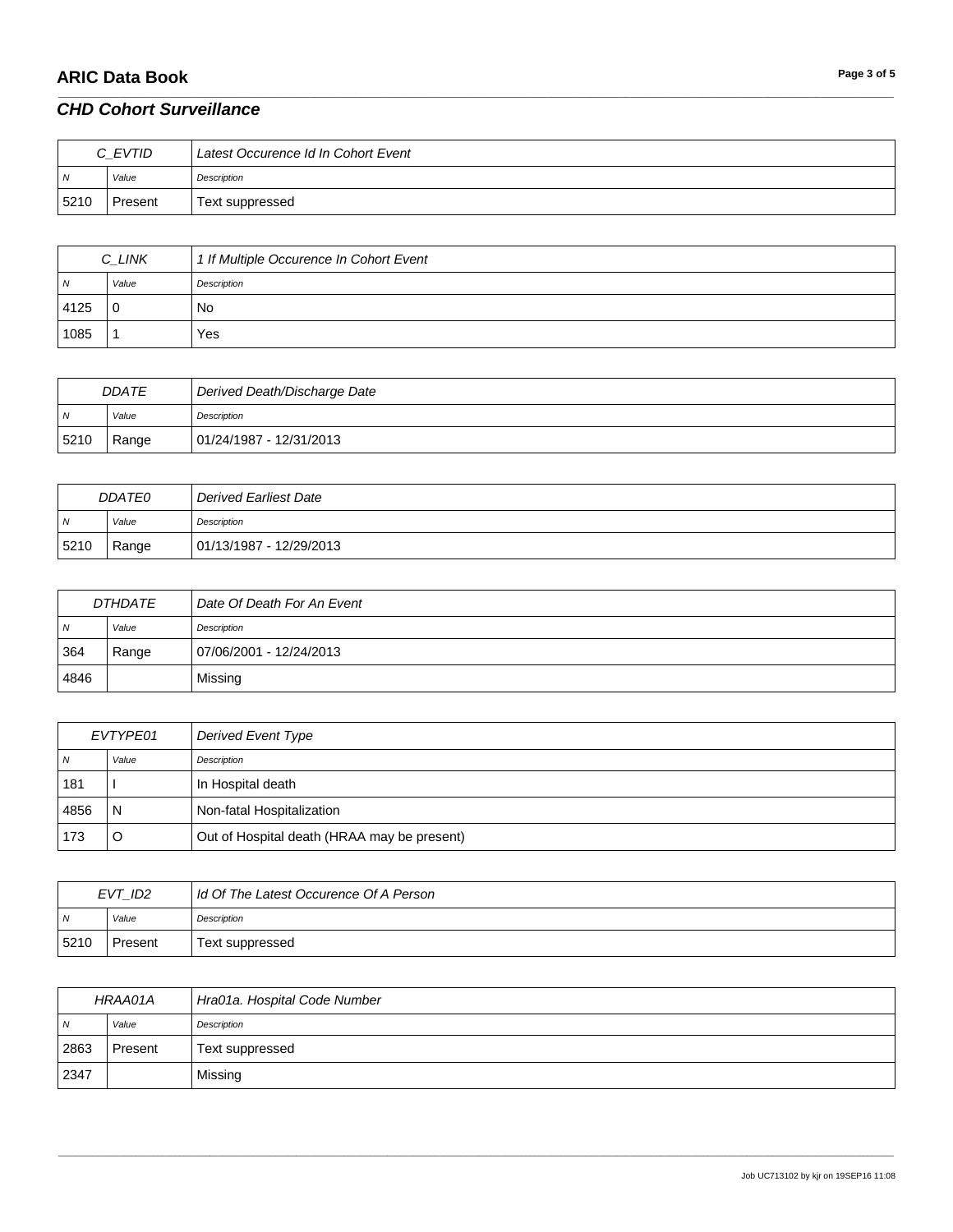# **ARIC Data Book Page 4 of 5**

| HSPDATE    |       | Derived Hospital Date   |
|------------|-------|-------------------------|
| $\sqrt{N}$ | Value | Description             |
| 5034       | Range | 01/13/1987 - 12/29/2013 |
| 176        |       | Missing                 |

\_\_\_\_\_\_\_\_\_\_\_\_\_\_\_\_\_\_\_\_\_\_\_\_\_\_\_\_\_\_\_\_\_\_\_\_\_\_\_\_\_\_\_\_\_\_\_\_\_\_\_\_\_\_\_\_\_\_\_\_\_\_\_\_\_\_\_\_\_\_\_\_\_\_\_\_\_\_\_\_\_\_\_\_\_\_\_\_\_\_\_\_\_\_\_\_\_\_\_\_\_\_\_\_\_\_\_\_\_\_\_\_\_\_\_\_\_\_\_\_\_\_\_\_\_\_\_\_\_\_\_\_\_\_\_\_\_\_\_\_\_\_\_\_\_\_\_\_\_\_\_\_\_\_\_\_\_\_\_\_\_\_\_\_\_\_\_\_\_\_\_\_\_\_\_\_\_\_\_\_\_\_\_\_\_\_\_\_\_\_\_\_\_

| ID             |         | Aric Occurrence Id |
|----------------|---------|--------------------|
| $\overline{N}$ | Value   | Description        |
| 5210           | Present | Text suppressed    |

| 1410 |             | 410 In Hra Eligible Code Question |
|------|-------------|-----------------------------------|
| N    | Value       | Description                       |
| 4298 | $\mathbf 0$ | No                                |
| 318  |             | Yes                               |
| 594  |             | Missing                           |

|      | 1411  | 411 In Hra Eligible Code Question |
|------|-------|-----------------------------------|
| N    | Value | Description                       |
| 4407 | 0     | <b>No</b>                         |
| 209  |       | Yes                               |
| 594  |       | Missing                           |

| $1 - 412 - 14$ |       | 412-14 Code In Hra Elig Code Question |
|----------------|-------|---------------------------------------|
| $\overline{N}$ | Value | Description                           |
| 2285           | 0     | No                                    |
| 2331           |       | Yes                                   |
| 594            |       | Missing                               |

| LC410          |       | 410 Code In Cel 10 |
|----------------|-------|--------------------|
| $\overline{N}$ | Value | Description        |
| 4891           | 10    | No                 |
| 319            |       | Yes                |

| LC411          |             | 411 Code In Cel10 |
|----------------|-------------|-------------------|
| N <sub>N</sub> | Value       | Description       |
| 4998           | $\mathbf 0$ | No                |
| 212            |             | Yes               |

\_\_\_\_\_\_\_\_\_\_\_\_\_\_\_\_\_\_\_\_\_\_\_\_\_\_\_\_\_\_\_\_\_\_\_\_\_\_\_\_\_\_\_\_\_\_\_\_\_\_\_\_\_\_\_\_\_\_\_\_\_\_\_\_\_\_\_\_\_\_\_\_\_\_\_\_\_\_\_\_\_\_\_\_\_\_\_\_\_\_\_\_\_\_\_\_\_\_\_\_\_\_\_\_\_\_\_\_\_\_\_\_\_\_\_\_\_\_\_\_\_\_\_\_\_\_\_\_\_\_\_\_\_\_\_\_\_\_\_\_\_\_\_\_\_\_\_\_\_\_\_\_\_\_\_\_\_\_\_\_\_\_\_\_\_\_\_\_\_\_\_\_\_\_\_\_\_\_\_\_\_\_\_\_\_\_\_\_\_\_\_\_\_